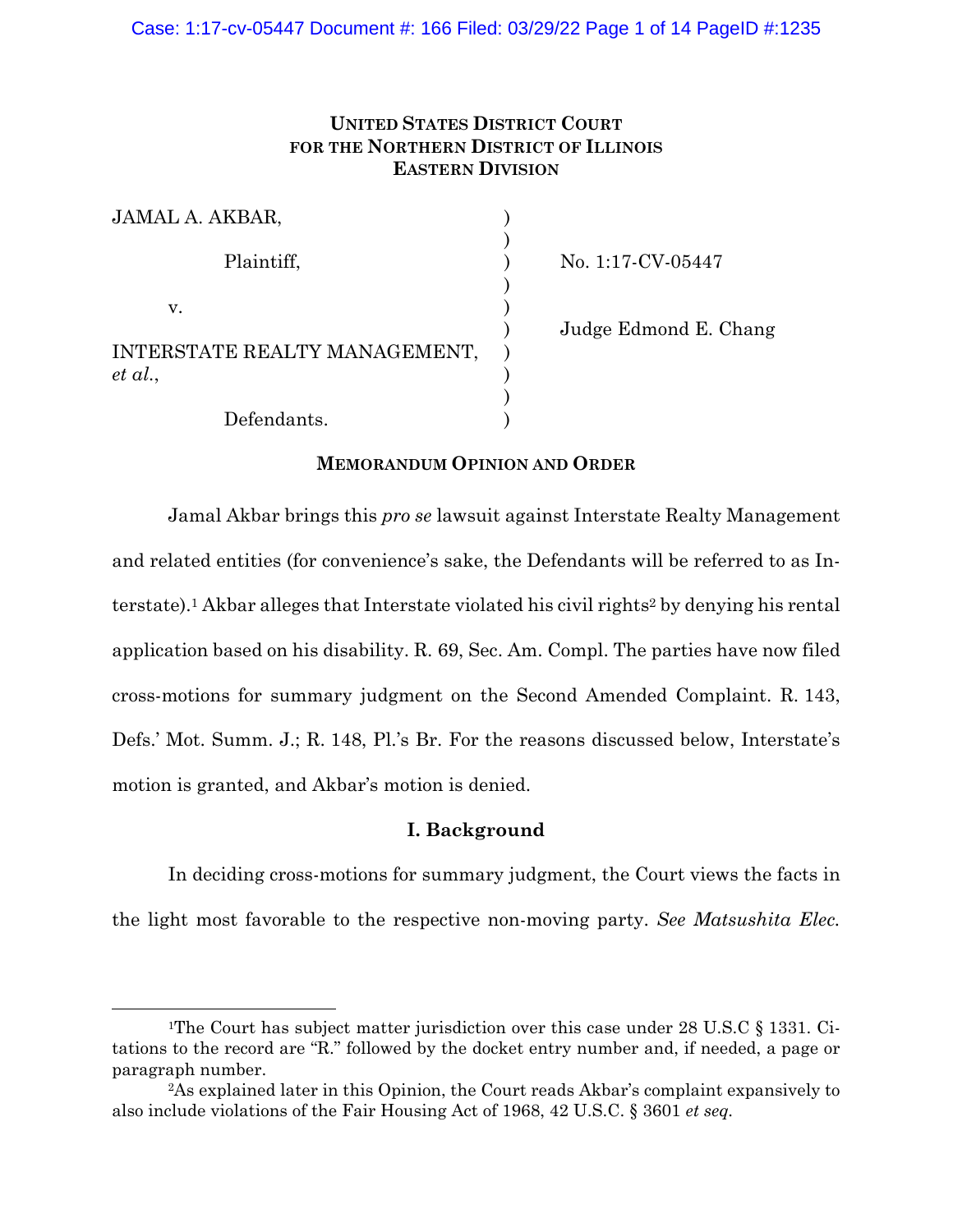*Indus. Co. v. Zenith Radio Corp.*, 475 U.S. 574, 587 (1986). So when the Court evaluates Interstate's summary judgment motion, Akbar gets the benefit of reasonable inferences; conversely, when evaluating Akbar's motion, the Court gives Interstate the benefit of the doubt.

## **A. Local Rule 56.1**

Before digging into the substance of Interstate's summary judgment motion, the Court addresses the deficiencies in Akbar's responsive briefing and Rule 56.1 Statement of Facts. Northern District of Illinois Local Rule 56.1(b) requires a party opposing a motion for summary judgment to file a memorandum of law in support of the non-movant's position and to respond to the moving party's Statement of Facts. LR  $56.1(b)(2)$ –(3). The response must refer, in the case of any disagreement, to specific parts of the record. LR  $56.1(b)(3)(B)$ . The non-movant may also provide a statement of any additional facts that require the denial of summary judgment, again with supporting references to the record. LR 56.1(b)(3)(C). Akbar did not file a response or statement of facts. Instead, Akbar filed two short documents consisting of numbered factual and legal assertions unsupported by any citation to the record. *See* R. 148, 149. These documents fall far short of meeting the requirements of Local Rule 56.1, and indeed of Federal Rule of Civil Procedure Rule 56.

Federal courts may enforce their local rules, such as Local Rule 56.1, even as to *pro se* litigants like Akbar. *See e.g., Cady v. Sheahan*, 467 F.3d 1057, 1061 (7th Cir. 2006); *Greer v. Board of Educ. of City of Chicago*, 267 F.3d 723, 727 (7th Cir. 2001). To be sure, the Court still views Akbar's *pro se* filings as expansively as reasonably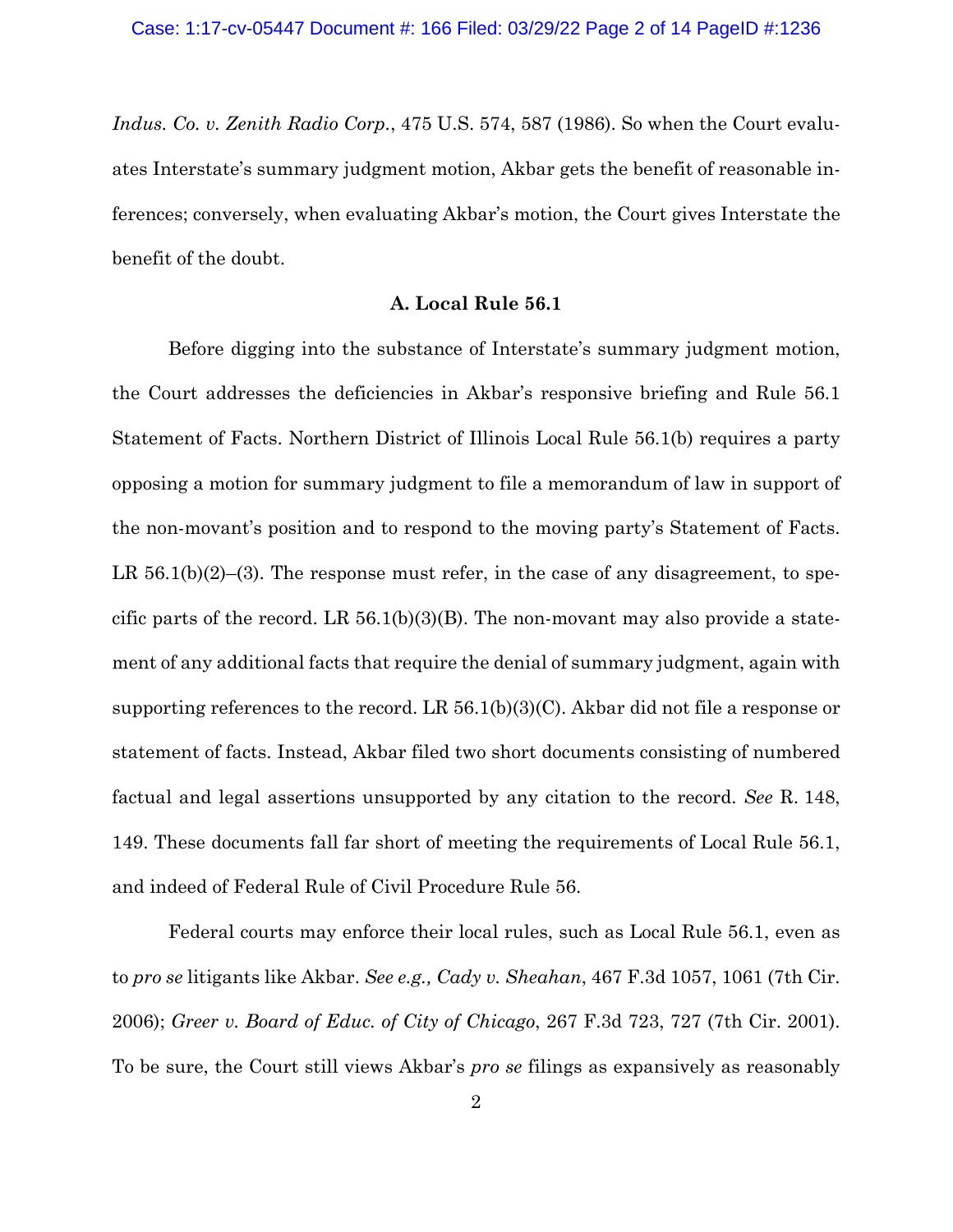possible, and he still gets the benefit of viewing the evidence in the light favorable to him. But Akbar has not come close to meeting the requirements of Rule 56.1, even though Interstate provided the required notice of Rule 56.1's requirements, *see* R. 146, and after the Court directed him to carefully read Rule 56.1 and to contact the Pro Se Help Desk for additional guidance on preparing Rule 56.1 Statements. *See* R. 141. The Court accordingly deems the facts outlined in Interstate's Statement of Facts admitted, and disregards Akbar's unsupported factual assertions. *See* LR.  $56.1(b)(3)(C)$ .

## **B. Undisputed Facts**

 In February 2016, Akbar applied to live at the Legends South Apartment Complex, a mixed-income, tax-credit property located at 4448 S. State St., Chicago, Illinois 60609. R. 145, DSOF ¶¶ 2, 8, 12; R. 145-2, Defs.' Exh. A at 42; R. 145-2, Akbar Dep. 39:4–5. The Complex (also referred to as Savoy Square) is managed by Interstate, which evaluates rental applications for low-income units under the federal Low Income Housing Tax Credit (LIHTC) Program. DSOF ¶¶ 2, 8. On his application, Akbar disclosed that he received \$731 per month in disability-benefits income, listing no other source of income. DSOF ¶ 13; Defs.' Exh. A at 44; Akbar Dep. 37:1–9. The monthly rent for a one-bedroom LIHTC apartment at Savoy Square was \$746.00/month. DSOF ¶ 15; R. 145-5, Defs.' Exh. C, Cooper Decl. ¶ 13.

Savoy Square is *not* a project-based Section 8 property or a project-based voucher property, which means prospective tenants must already be a voucher/Section 8 recipient before they apply. DSOF ¶ 50; Cooper Decl. ¶ 31. Its Admissions and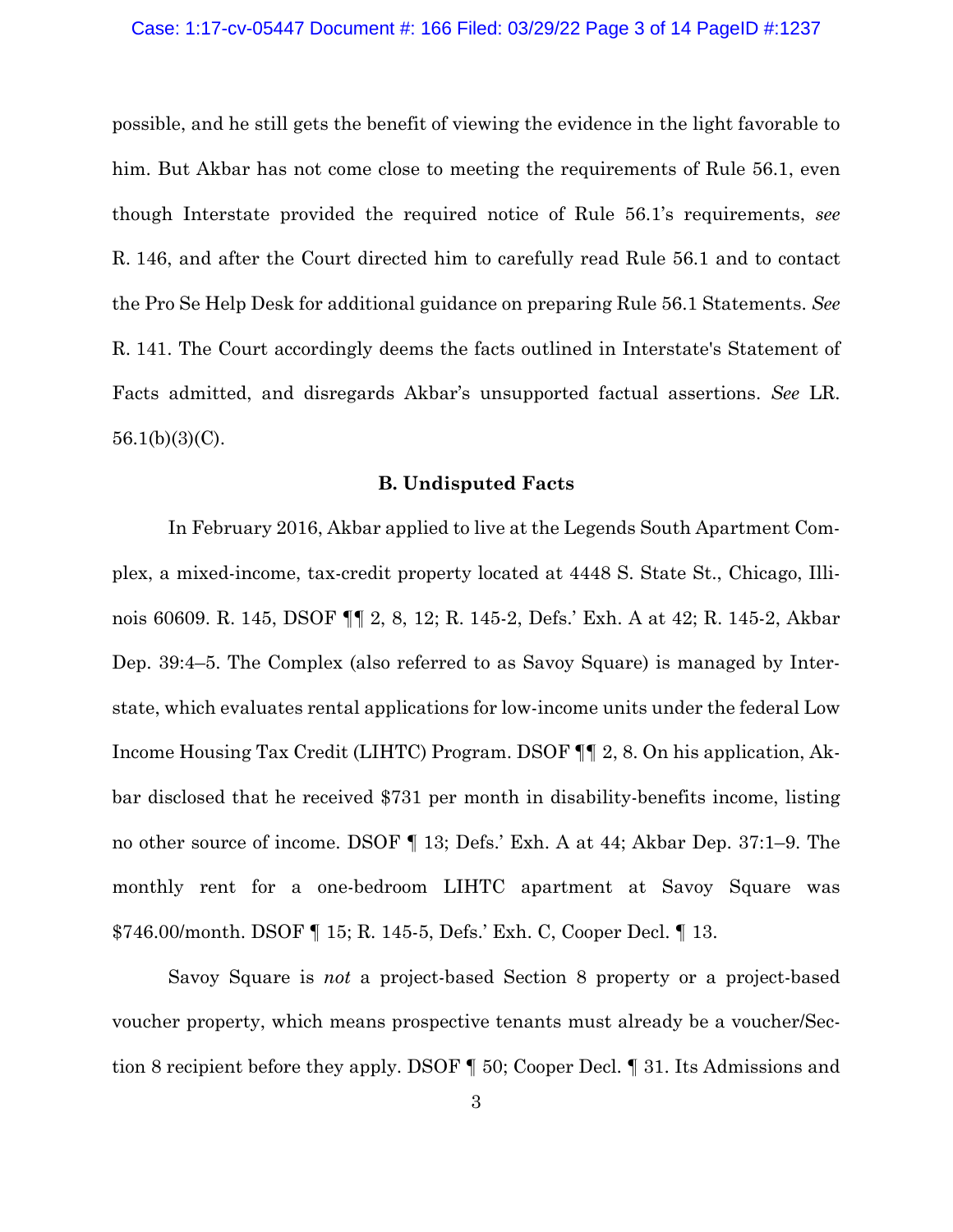#### Case: 1:17-cv-05447 Document #: 166 Filed: 03/29/22 Page 4 of 14 PageID #:1238

Continued Occupancy Policy (ACOP) states: "Generally, except for persons who are using a housing choice voucher to rent the [LIHTC] unit or Public Housing Applications, the applicant must earn at least 3 times the rental amount." DSOF ¶ 16; Defs.' Exh. A at 57; Akbar Decl. 35:18–36:24; Cooper Decl. ¶ 7. The Complex has accepted, for example, an applicant who is disabled that failed to meet the Minimum Income Requirement but received Section 8 rental assistance. DSOF*.* ¶ 45; Cooper Decl. ¶ 26. There have also been several residents with disabilities who reside or have resided at the Complex. DSOF ¶ 44; Cooper Decl. ¶ 25.

Akbar did not apply with a public housing Section 8 voucher or otherwise indicate he received public assistance on his application. DSOF¶¶ 18–19; Defs.' Exh. A at 42–48; Akbar Dep. 46:2–7. Akbar's minimum income (\$8,772) was far below the minimum yearly gross income for a one-bedroom LIHTC unit (\$26,856). DSOF ¶¶ 40– 41; Cooper Decl. ¶¶ 14–15. His application for residency was rejected in March 2016 because he "[did] not meet the minimum income requirements. DSOF ¶¶ 20–22; Defs.' Exh. A at 50; Akbar Dep. 30:14–16; Cooper Decl. ¶ 18.

In May 2016, Akbar filed a formal complaint with City of Chicago Commission on Human Relations (CCCHR) alleging Interstate violated the Fair Housing Act by discriminating against him based on his disability and income. DSOF ¶¶ 28–29; Defs.' Exh. A at 94. CCCHR dismissed Akbar's complaint in March 2018. DSOF ¶ 30; Defs.' Exh. A at 95. The Commission found Akbar was not qualified to rent a lowincome apartment because he did not meet the Minimum Income Requirement and did not qualify under the housing choice voucher or public housing assistance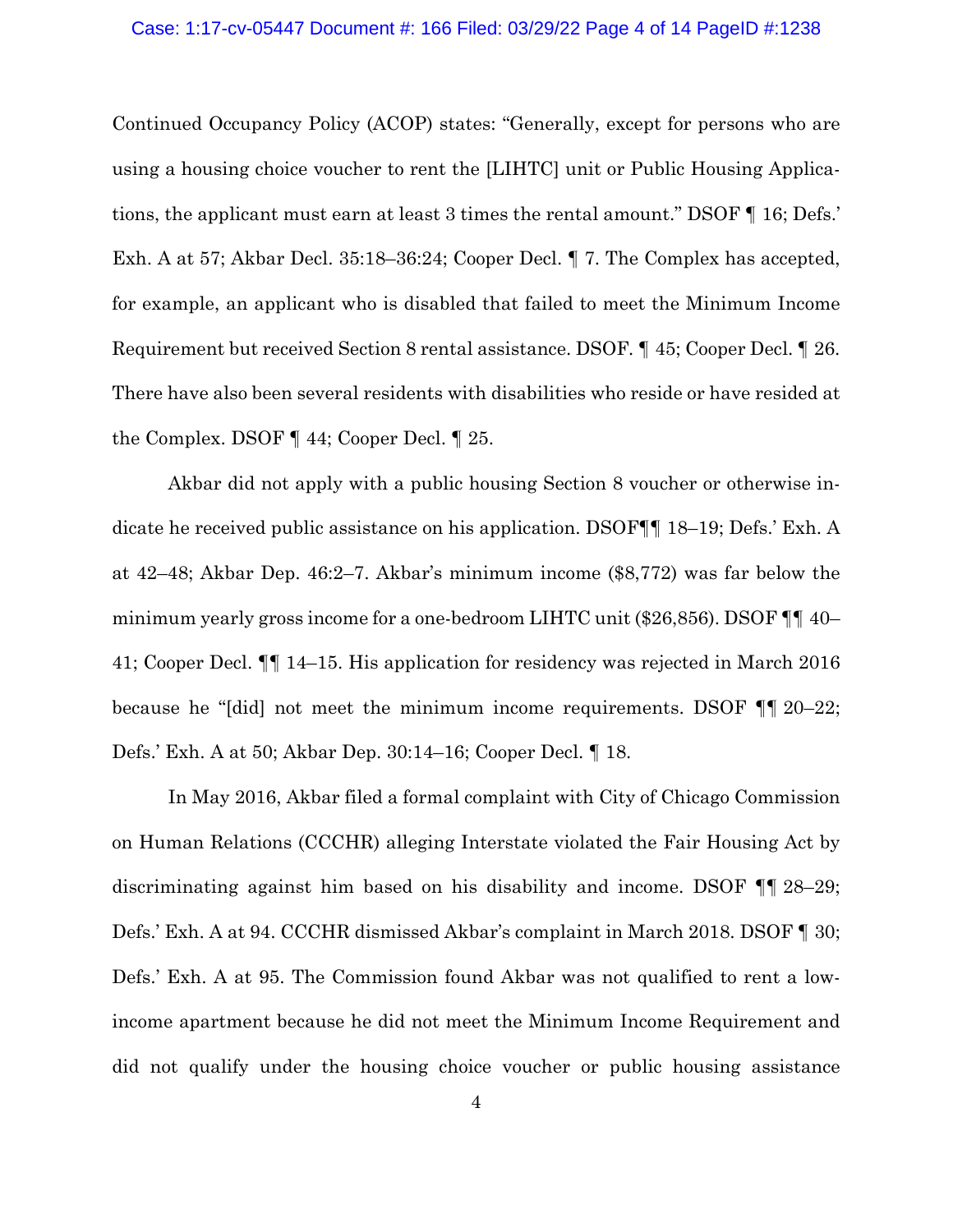#### Case: 1:17-cv-05447 Document #: 166 Filed: 03/29/22 Page 5 of 14 PageID #:1239

exceptions. DSOF ¶ 31; Defs.' Exh. A at 99. Akbar then sought to appeal the CCCHR's decision. DSOF ¶ 32; Defs.' Exh. A at 114. The appeal was denied in November 2019. DSOF ¶ 32; Defs.' Exh. A at 110.

 In December 2019, Akbar requested an Illinois state court review the dismissal of his CCCHR complaint. DSOF ¶ 33; Defs.' Exh. A at 114. The Court dismissed the appeal in July 2020, *id.* ¶ 34; R. 145-6, Defs.' Exh. E, and dismissed Akbar's motion to reconsider the dismissal in January 2021. DSOF ¶ 35; R. 145-8, Defs.' Exh. G.

Akbar now brings this lawsuit, claiming that Interstate discriminated against him based on his disability, failed to apply the CHA's Minimum Tenant Selection Plan for Mixed-Income/Mixed-Finance Communities to his application, and denied him due process of law by not giving him the opportunity to question the basis for the denial. *See generally* Sec. Am. Compl. at 1–3.

## **II. Legal Standard**

 Summary judgment must be granted "if the movant shows that there is no genuine dispute as to any material fact and the movant is entitled to judgment as a matter of law." Fed. R. Civ. P. 56(a). A genuine issue of material fact exists if "the evidence is such that a reasonable jury could return a verdict for the nonmoving party." *Anderson v. Liberty Lobby, Inc.*, 477 U.S. 242, 248 (1986). In evaluating summary judgment motions, courts must view the facts and draw reasonable inferences in the light most favorable to the non-moving party. *Scott v. Harris*, 550 U.S. 372, 378 (2007). The Court may not weigh conflicting evidence or make credibility determinations, *Omnicare, Inc. v. UnitedHealth Grp., Inc.*, 629 F.3d 697, 704 (7th Cir. 2011),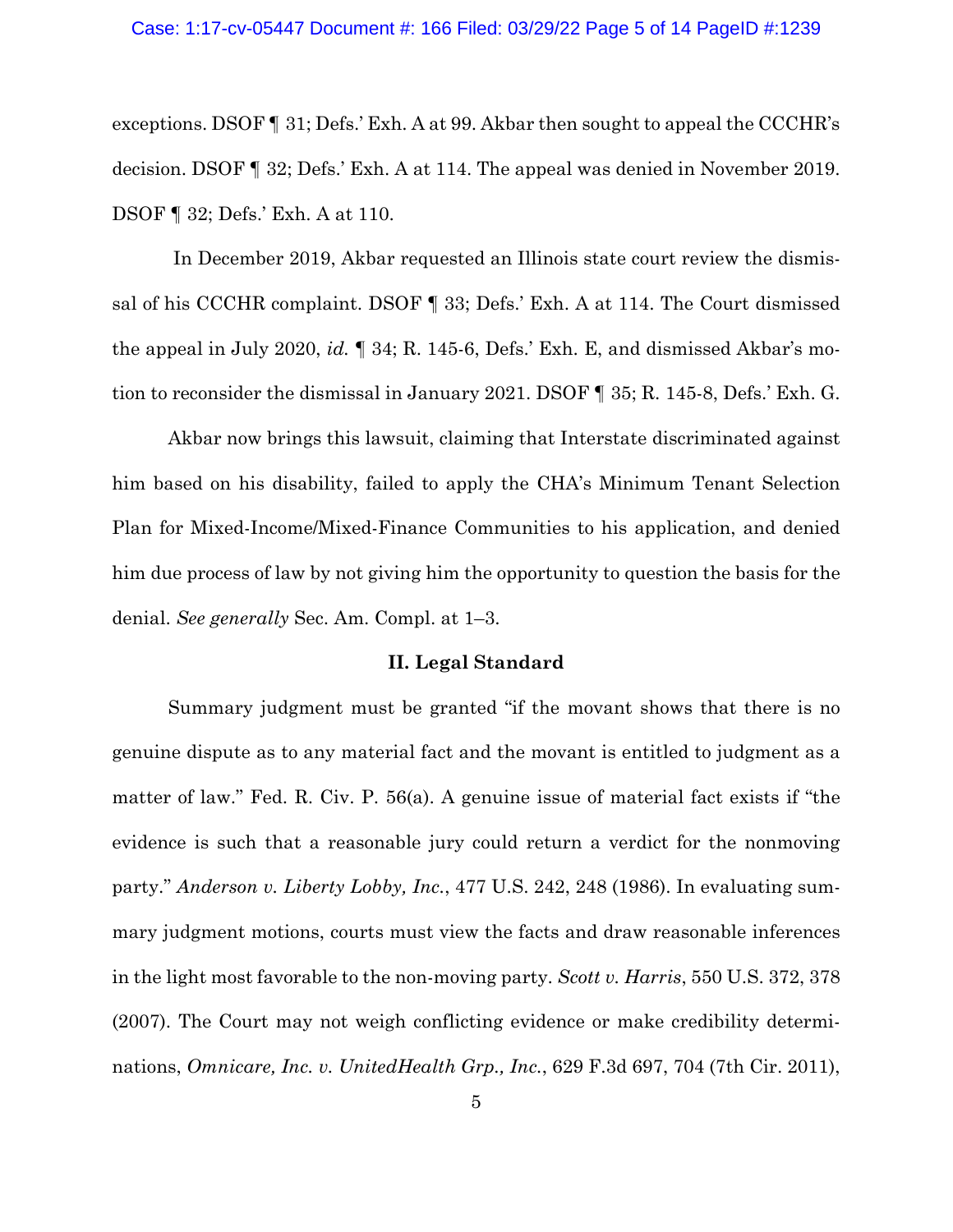#### Case: 1:17-cv-05447 Document #: 166 Filed: 03/29/22 Page 6 of 14 PageID #:1240

and must consider only evidence that can "be presented in a form that would be admissible in evidence." Fed. R. Civ. P. 56(c)(2). The party seeking summary judgment has the initial burden of showing that there is no genuine dispute and that they are entitled to judgment as a matter of law. *Carmichael v. Village of Palatine*, 605 F.3d 451, 460 (7th Cir. 2010); *see also Celotex Corp. v. Catrett*, 477 U.S. 317, 323 (1986); *Wheeler v. Lawson*, 539 F.3d 629, 634 (7th Cir. 2008). If this burden is met, the adverse party must then "set forth specific facts showing that there is a genuine issue for trial." *Anderson*, 477 U.S. at 256.

## **III. Analysis**

#### **A. Res Judicata**

 As a threshold issue, Interstate argues res judicata bars Akbar's federal claims. Defs.' Br. at 3–7. Specifically, in January 2021, the Chancery Division of the Circuit Court of Cook County denied with prejudice Akbar's motion to reconsider the dismissal of his complaint requesting the court review his CCCHR complaint. DSOF ¶¶ 33, 35; *see* Defs.' Exh. G. Defendants allege the January 2021 decision is a final judgment rendered by a court of competent jurisdiction of the same claim between the same parties. Defs.' Br. at 4–5. They assert that, because Akbar had a "full and fair opportunity" to litigate his Fair Housing Act claim in front of the state court and chose not to do so, the January 2021 decision precludes any Fair Housing Act claims in this case. *Id.* at 6–7.

State judicial proceedings are entitled to "full faith and credit" in federal courts. 28 U.S.C. § 1738. This Full Faith and Credit Clause applies to state court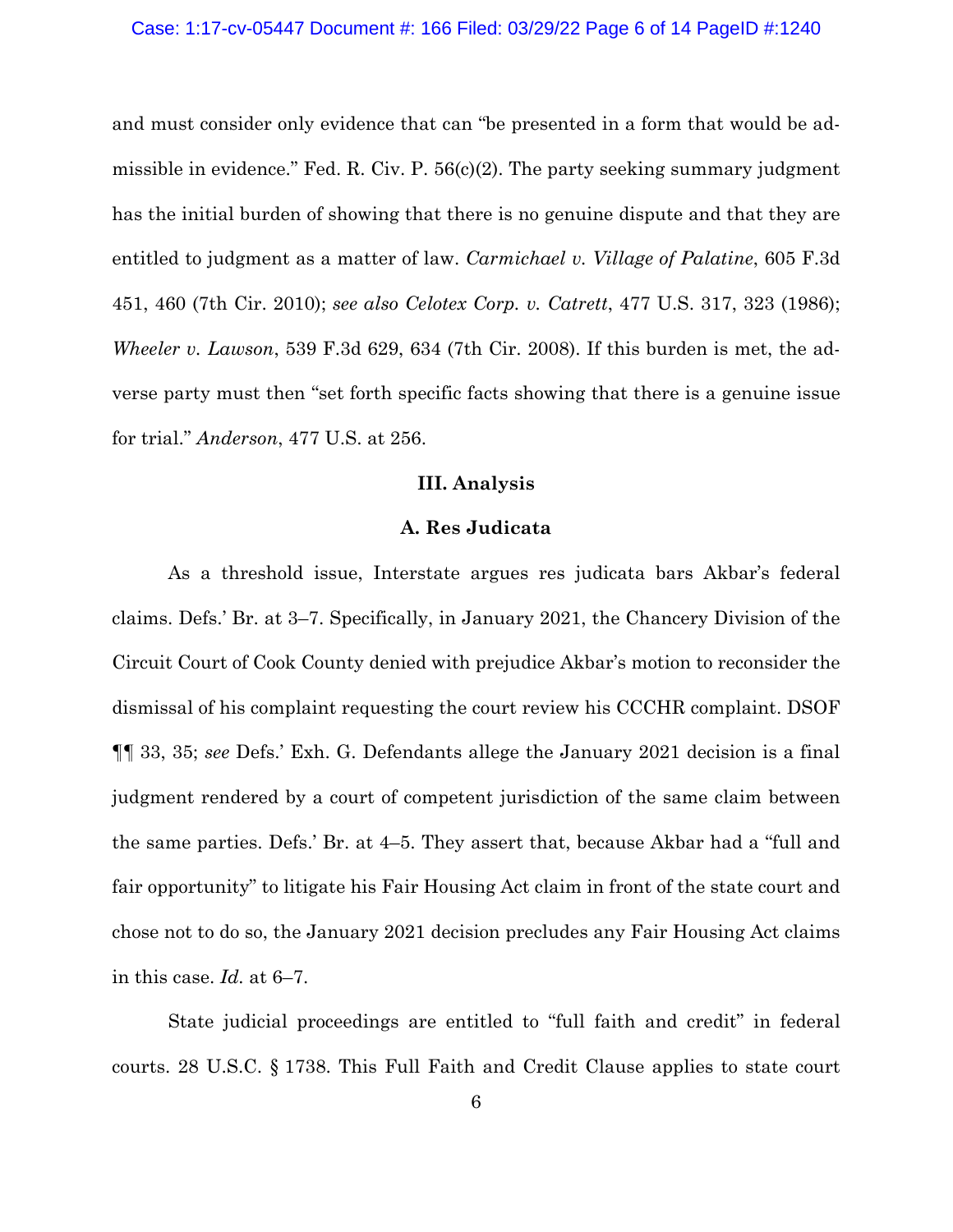## Case: 1:17-cv-05447 Document #: 166 Filed: 03/29/22 Page 7 of 14 PageID #:1241

judgments entered in proceedings to review a state administrative agency. *White v. Illinois State Police*, 15 F.4th 801, 809 (7th Cir. 2021) (cleaned up).3 Whether a state court judgment precludes an eventual federal lawsuit is a question of state law. *Id*. Under Illinois law, res judicata applies if there is "(1) a final judgment on the merits rendered by a court of competent jurisdiction, (2) the same cause of action, and (3) the same parties or their privies." *Hudson v. City of Chicago*, 889 N.E.2d 210, 213 (Ill. 2008).

Importantly, however, res judicata can only apply "when an administrative agency is acting in a judicial capacity and resolves disputed issues of fact properly before it which the parties have had an adequate opportunity to litigate[.]" *Hamdan v. Gonzales*, 425 F.3d 1051, 1059 (7th Cir. 2005) (quoting *Astoria Fed. Sav. & Loan Ass'n v. Solimino*, 501 U.S. 104, 107 (1991) (if conditions are met, courts may "apply res judicata to enforce repose"). The following safeguards determine whether an agency acts in a judicial capacity: "(1) representation by counsel, (2) pretrial discovery, (3) the opportunity to present memoranda of law, (4) examinations and crossexaminations at the hearing, (5) the opportunity to introduce exhibits, (6) the chance to object to evidence at the hearing, and (7) final findings of fact and conclusions of law." *Reed v. AMAX Coal Co.*, 971 F.2d 1295, 1300 (7th Cir. 1992) (cleaned up).

<sup>3</sup>This Opinion uses (cleaned up) to indicate that internal quotation marks, alterations, and citations have been omitted from quotations. *See* Jack Metzler, *Cleaning Up Quotations*, 18 Journal of Appellate Practice and Process 143 (2017).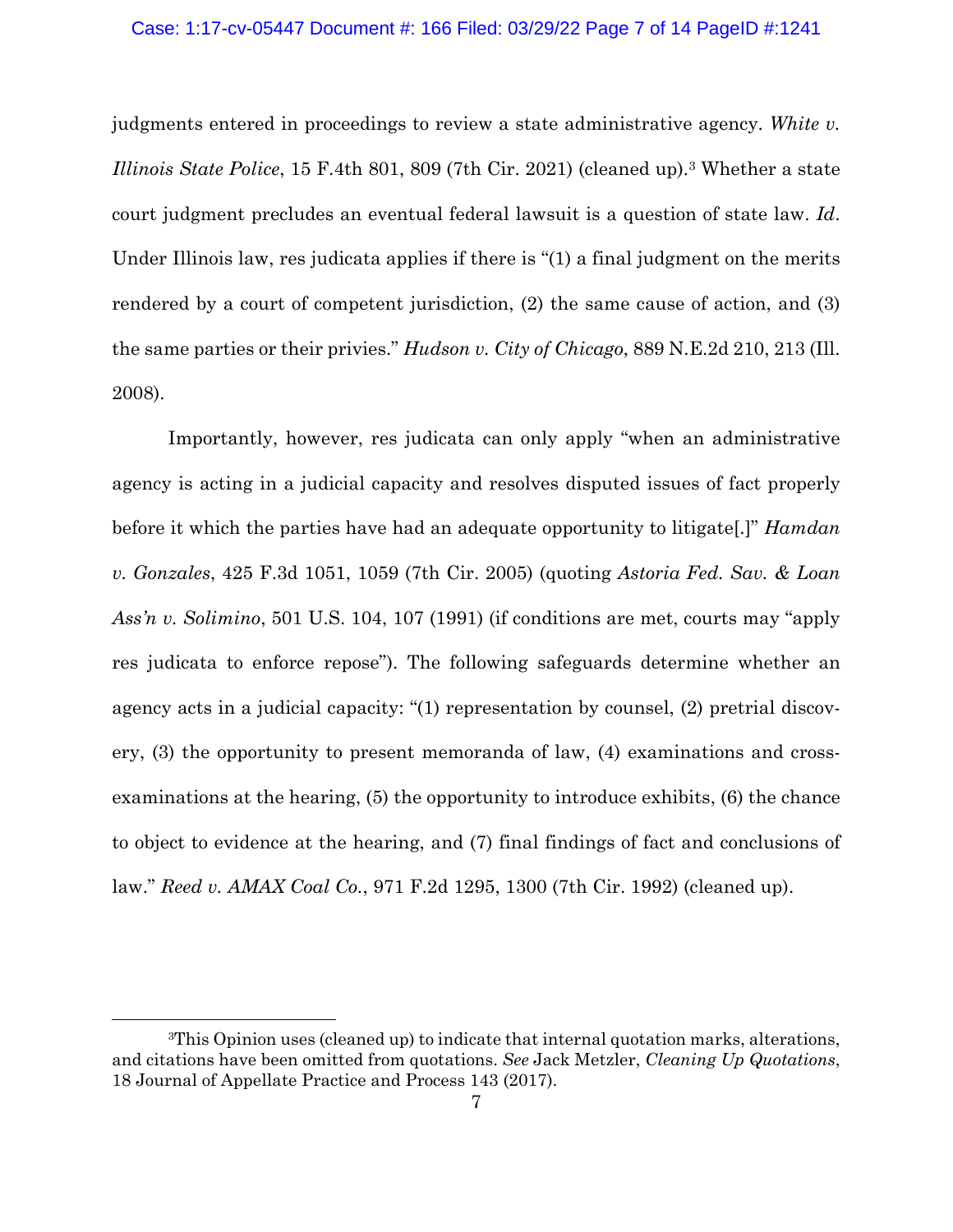## Case: 1:17-cv-05447 Document #: 166 Filed: 03/29/22 Page 8 of 14 PageID #:1242

 As this Court previously stated, the Seventh Circuit has not yet resolved whether claim or issue preclusion may be invoked based on state administrative proceedings in the context of Fair Housing Act claims. *See Novak v. State Parkway Condo. Ass'n*, 141 F. Supp. 3d 901, 908 (N.D. Ill. 2015).<sup>4</sup> The cases cited by Interstate to the contrary are distinguishable. *See* Defs.' Br. at 4, 7.

To begin, the Seventh Circuit held the plaintiff in *Garcia v. Village of Mount Prospect* had full and fair opportunity to litigate in state court his claims that the police pension board's denial of his disability benefits constituted retaliation and employment discrimination under Title VII and 7 U.S.C. § 1981. 360 F.3d 630, 644 (7th Cir. 2004). Interstate attempts to analogize *Garcia* to this case, arguing Akbar could have pursued his Fair Housing Act and civil rights claims in state court. Defs.' Br. at 6. Defendants fail, however, to provide any analysis or citation that Akbar could have brought these claims specifically under the CCCHR's administrative review process. As its March 2018 Order makes clear, the Commission "determined that there is no substantial evidence of the *ordinance* violations alleged in this matter." Defs.' Exh. A at 95 (emphasis added). The Commission did not review any claims under the Fair Housing Act or constitutional violations.

Likewise, in *Torres v. Rebarchak*, the Court held the plaintiff's equitable claims under the Fair Housing Act were barred by the res judicata effect of an Illinois state

<sup>4</sup>To the extent the Seventh Circuit has addressed this question after *Novak*, it did so in a nonprecedential decision that omitted any mention of a state administrative remedy. *See e.g., Chellappa v. Summerdale Ct. Condo. Ass'n*, 729 F. App'x 451 (7th Cir. 2018).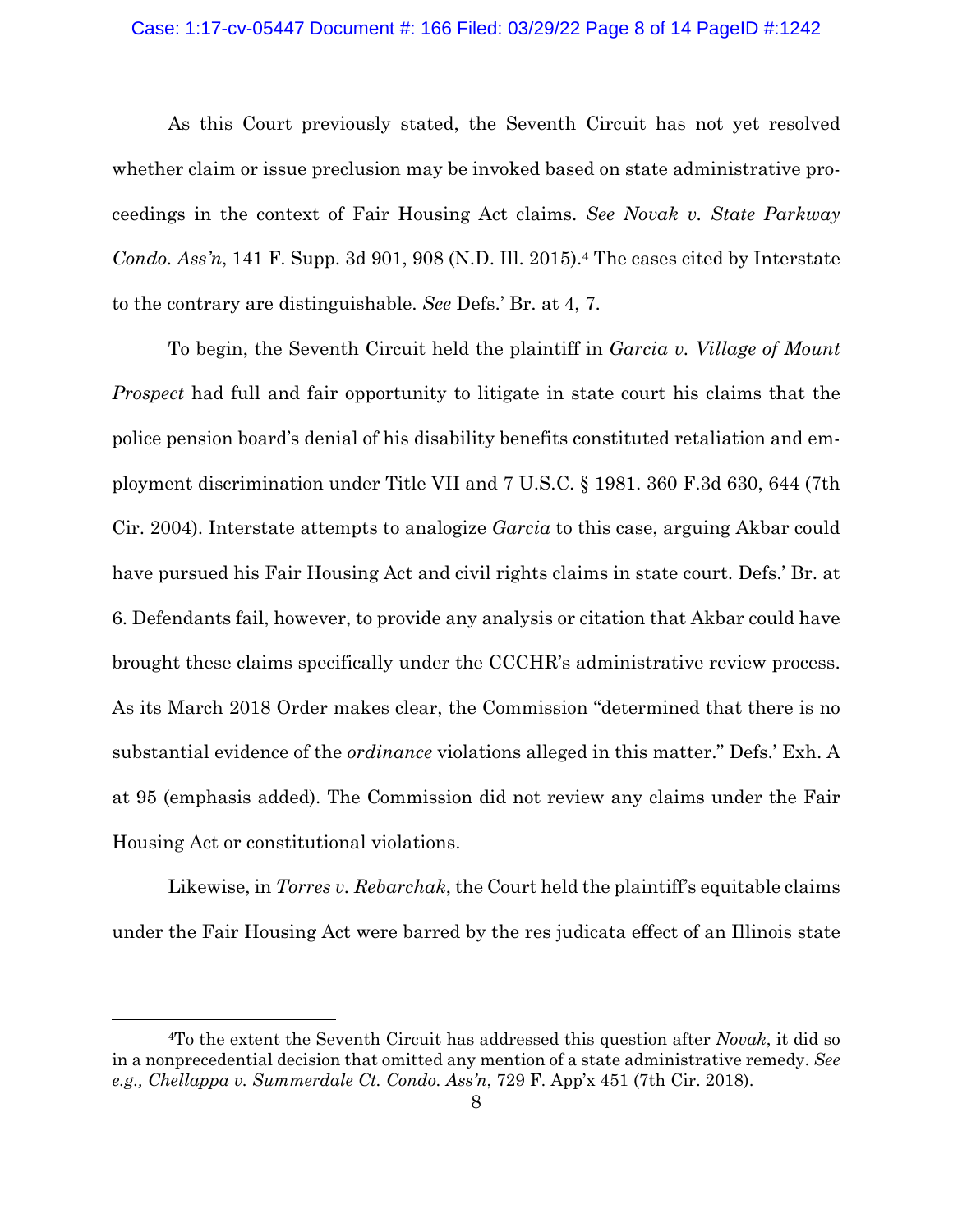### Case: 1:17-cv-05447 Document #: 166 Filed: 03/29/22 Page 9 of 14 PageID #:1243

court consent judgment. 814 F.2d 1219, 1223 (7th Cir. 1987). Unlike here, the *Torres* plaintiff sued defendants *directly* in the Chancery Division of the Circuit Court of Cook County and did not first seek an administrative proceeding. *Id.* at 1220.

Interstate's citation of *Gao v. Snyder Companies* is somewhat closer, but still not on point. 2010 WL 3037526, at \*4 (C.D. Ill. July 13, 2010). First, Interstate's direct quotation of the *Gao* decision on preclusion is dictum and has little weight. *See* Defs.' Br. at 7. There, the Court recognized that issue preclusion may apply to fair-housing claims if the agency acted in a judicial capacity and a meaningful opportunity to litigate was provided. *Gao,* 2010 WL 3037526, at \*4*.* The Court in *Gao* nonetheless declined to decide the issue because the defendant provided an insufficient factual record about the safeguards given to the plaintiff. *Id.* As discussed in detail below, the same concerns about proper safeguards appear in this case.

 Notably, Interstate fails to adequately explain CCCHR's process in evaluating Akbar's complaint. It is unclear whether the Commission acted in a judicial capacity and properly resolved disputed factual issues when issuing its decisions. A close examination of the record reveals how a complainant might request a review of the Commission's initial dismissal and the procedures to access investigative records before requesting the Commission review a previous decision. *See* Defs.' Exh. A at 96. But there is insufficient factual evidence to determine whether Akbar was provided procedural safeguards in his administrative hearing or whether such a hearing was even provided. *See e.g., Colon v. McLaughlin*, 2018 WL 4898880, at \*4 (N.D. Ill. Oct.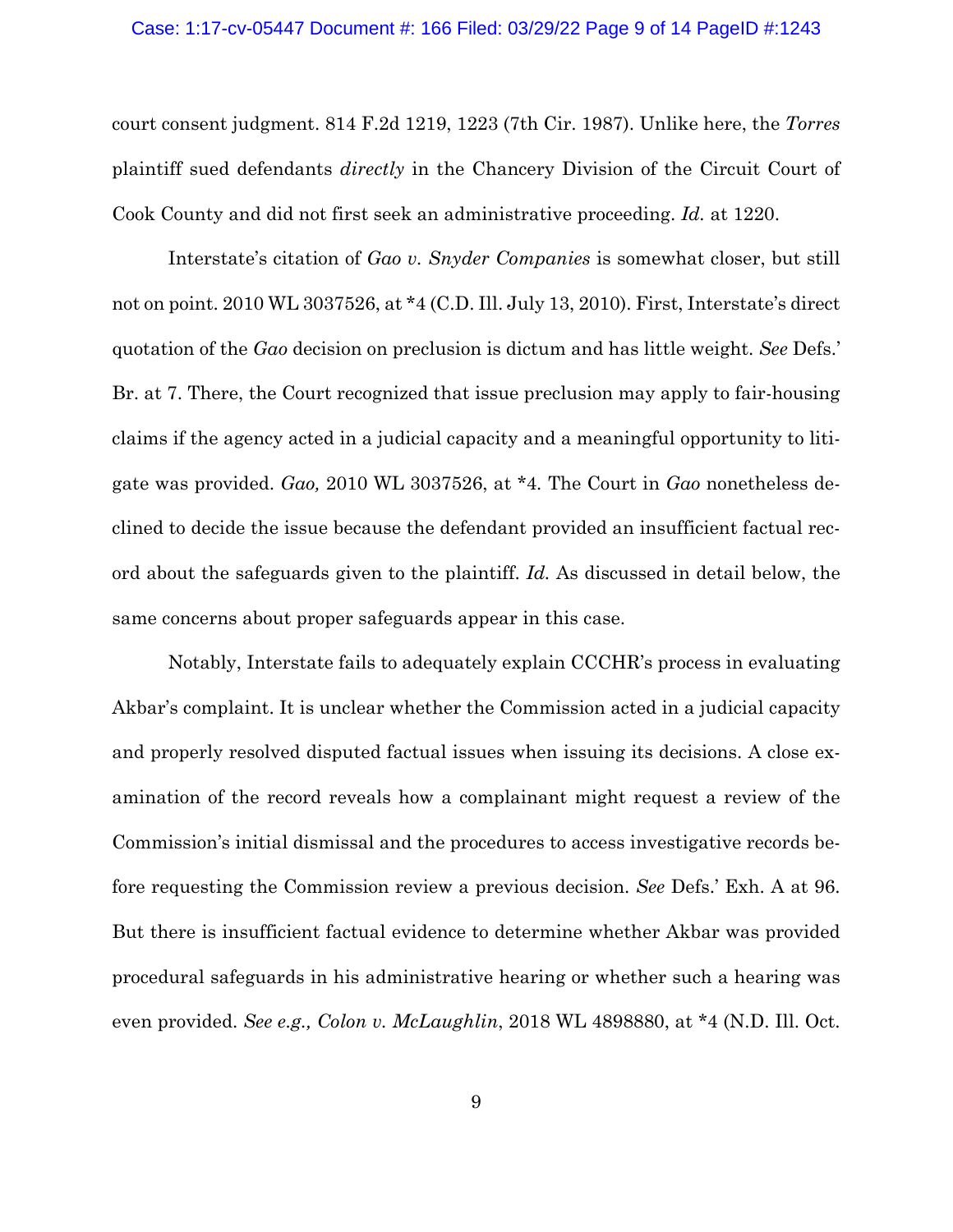9, 2018) (denying defendant's res judicata claim at the motion to dismiss stage); *Brown v. City of Chicago*, 2016 WL 109888, at \*3 (N.D. Ill. Jan. 11, 2016) (same).

The record is unclear as to whether Akbar was represented by counsel, obtained discovery, had an opportunity to examine witnesses at hearings (if they indeed happened), or was able to object to any evidence prior to the Commission's decisions. *See generally* Defs.' Exh. A at 98–102, 110–13. For example, the Commission's Investigation Summary (which formed the basis for its denial of Akbar's original complaint) describes several relevant documents, including Akbar's application, Interstate's rejection letter, information concerning various apartments at Savoy Square, etc. *See* Defs.' Exh. A at 100–01. The Commission does not, however, discuss whether Akbar was permitted to dispute these documents' validity or testify to their contents. Id. To be sure, the Commission's decision denying review of the complaint stated Akbar's request "offers little in the way of facts or legal precedent that the Commission failed to consider" in its original dismissal. *Id.* at 112. But, again, it is unclear whether Akbar was permitted to request discovery or call witnesses to contest any of Interstate's evidence. As a result, several unresolved questions prevent this Court from granting summary judgment for Defendants on res judicata grounds.

## **B. Merits**

Moving to the substance of Interstate's motion, the merits are more easily resolved.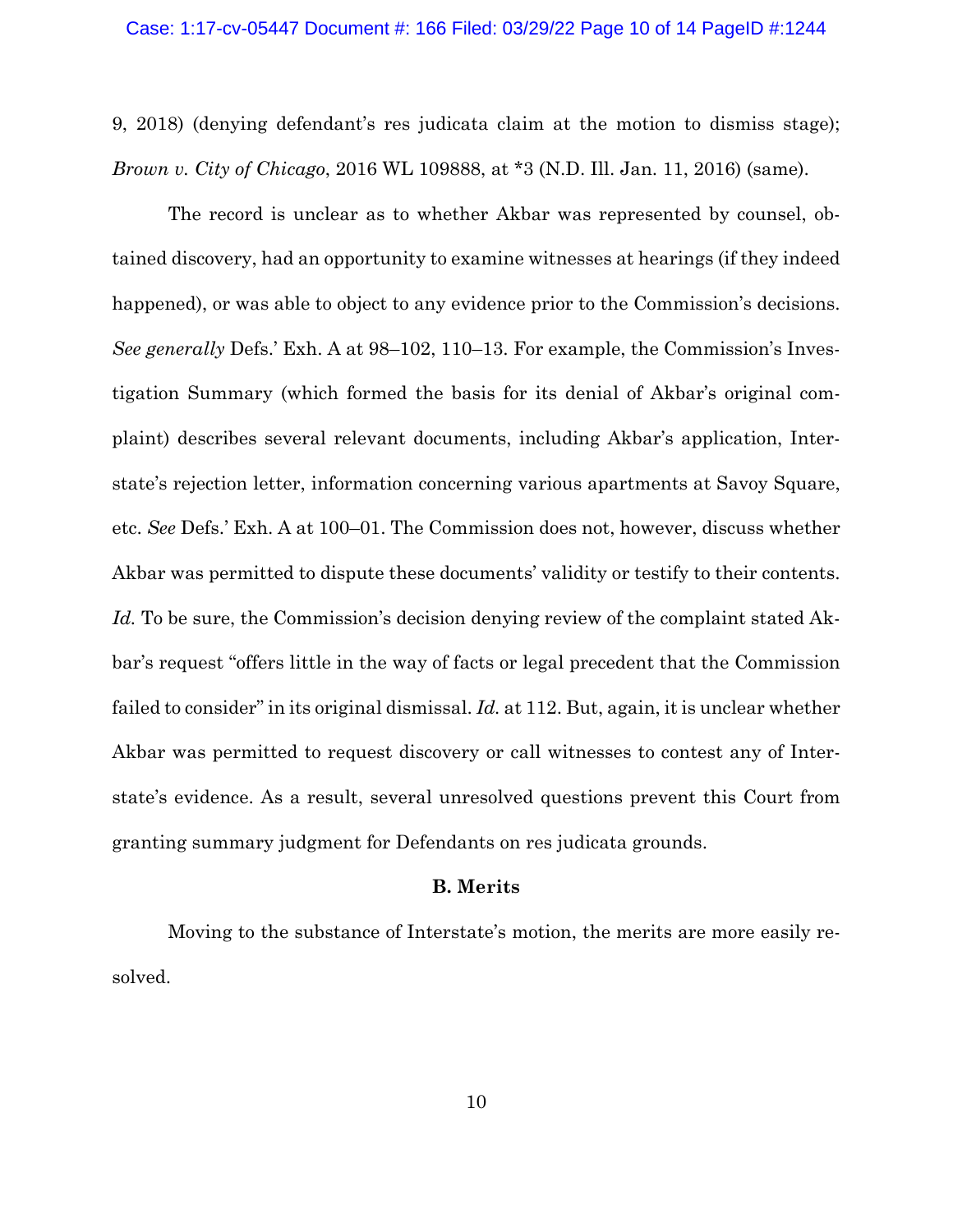## **1. Section 1983**

 Akbar brings constitutional-rights claims against Interstate under 42 U.S.C. § 1983. Sec. Am. Compl. ¶ 1. Section 1983 serves as a procedural vehicle for lawsuits "vindicating federal rights elsewhere conferred." *Graham v. Connor*, 490 U.S. 386, 393–94 (1989). To pass summary judgment under § 1983, the Court must determine "(1) whether the conduct complained of was committed by a person acting under color of state law; and (2) whether this conduct deprived a person of rights, privileges, or immunities secured by the Constitution or laws of the United States." *Colbert v. City of Chicago*, 851 F.3d 649, 656 (7th Cir. 2017) (cleaned up). Akbar provides no evidence that Interstate acted under color of state law. Although Interstate is contracted with the Chicago Housing Authority, a municipal not-for-profit organization, this does not mean the private corporation was acting under color of state law. The Seventh Circuit has held § 1983 may be applied to a private corporation when it has contracted to provide essential government services, such as health care for prisoners. *See Shields v. Illinois Dep't of Corr.*, 746 F.3d 782, 789 (7th Cir. 2014); *Iskander v. Village of Forest Park*, 690 F.2d 126, 128 (7th Cir.1982). Akbar has not presented any analysis or citation as to how Interstate's relationship with the Chicago Housing Authority (or the U.S. Department of Housing and Urban Development for that matter) meets this standard. Neither has the Court identified any evidence that Interstate, in evaluating applicants for low-income housing, was delegated a public function and under control of the state. *See Camm v. Faith*, 937 F.3d 1096, 1105 (7th Cir. 2019) (holding private forensic investigators acted under color of law because prosecutor "delegated a public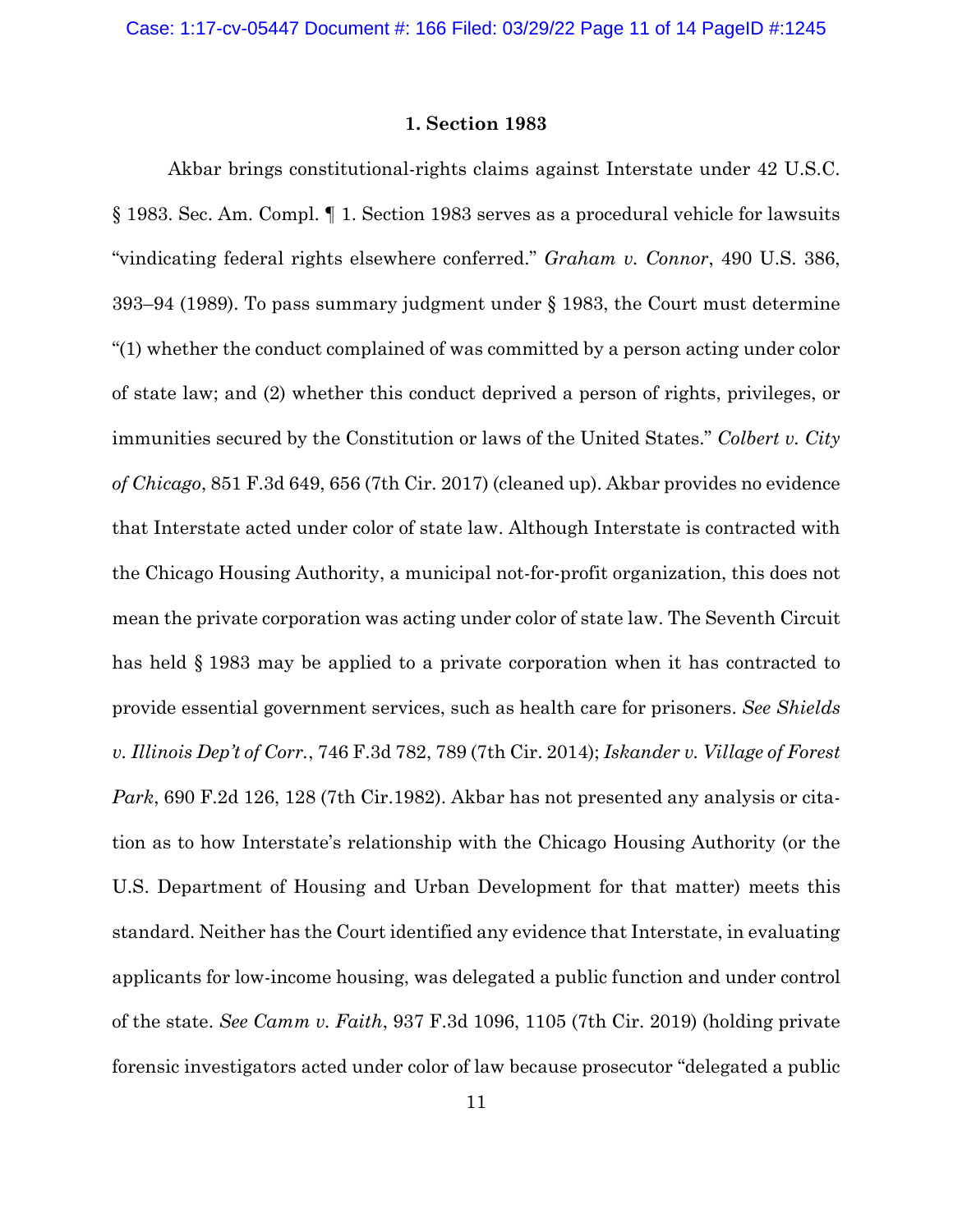function when he hired them to investigate the crime scene on behalf of Indiana law enforcement" and state officials controlled the investigators' actions throughout the relevant time period). Consequently, even if Akbar could bring a Fair Housing Act claim or other constitutional claim under  $\S 1983$ ,<sup>5</sup> he could not bring them under private defendants. Therefore, summary judgment is granted for Interstate.<sup>6</sup>

## **2. Fair Housing Act**

To the extent that Akbar alleges a Fair Housing Act claim against Interstate, he does so based on his disability status.7 Sec. Am. Compl. at 3; Pl.'s Br. ¶¶ 4–5.

 The Fair Housing Act authorizes any "aggrieved person" to bring a fair-housing suit, 42 U.S.C. § 3613(a), that is, any person who "claims to have been injured by a discriminatory housing practice," or is about to be injured. *Id.* § 3602(i). There are two pertinent forms of discrimination barred by the Fair Housing Act (1) disparate treatment; and (2) disparate impact. *Cty. of Joliet v. Mid-City Nat'l Bank of Chi.*, 2014 WL 4667254, at \*22 (N.D. Ill. Sept. 17, 2014), *aff'd sub nom. Cty. of Joliet, Ill. v. New W., L.P.,* 825 F.3d 827 (7th Cir. 2016). In the Second Amended Complaint, Akbar did

<sup>&</sup>lt;sup>5</sup>Interstate alleges in its briefing that Akbar cannot bring a  $\S$  1983 claim based on his Fair Housing Act claim because the Fair Housing Act "provides its own remedial scheme." Defs.' Br. at 3. Because the issue is resolved on other grounds, the Court does not need to decide this question.

<sup>6</sup>Even though Akbar moved for summary judgment, he has not sufficiently moved for Rule 56.1 facts or responded to Interstate's facts and legal arguments. This means his motion for summary judgment is denied for the same reasons as Interstate's motion is granted.

<sup>7</sup>Plaintiff's briefing includes numerous citations that do not apply to his claims. For example, he asserts Interstate's rejection of his rental application was "arbitrary and capricious," a standard that do not apply to Defendants. *See* Pl.'s Br. ¶ 3. The Court restricts its analysis to only Akbar's relevant claims.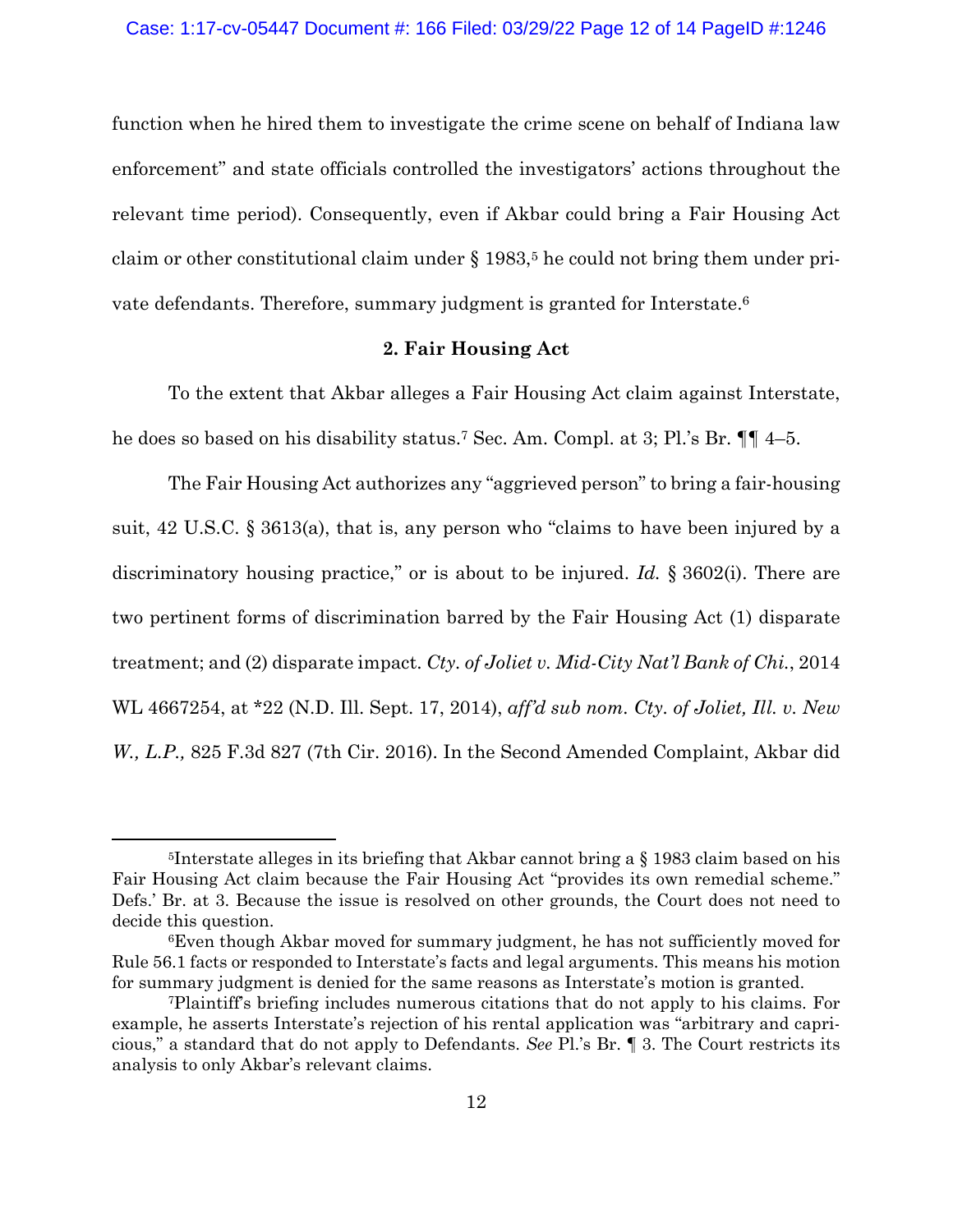not spell out specifically what type of discrimination claim he was bringing, so the Court will address both forms of discrimination.

 To state a disparate treatment claim under the Fair Housing Act ("disparate treatment" is just another way of saying intentional discrimination), Akbar must plausibly allege that Interstate had a discriminatory intent or motive. *Ricci v. DeStefano*, 557 U.S. 557, 577 (2009). Evidence of intentional discrimination may be alleged through "either direct or circumstantial evidence." *E.-Miller v. Lake Cty. Highway Dep't*, 421 F.3d 558, 563 (7th Cir. 2005) (cleaned up). "Proof of discriminatory motive ... can in some situations be inferred from the mere fact of differences in treatment." *Int'l Bhd. of Teamsters v. United States*, 431 U.S. 324, 335 n. 15 (1977).

In this case, Akbar does not present enough facts to plausibly suggest that Interstate has intentionally discriminated against people with disabilities in its housing practices. As Interstate accurately identifies, Akbar is unable to dispute that he was not a public housing recipient and could not meet the minimum income for either LIHTC or (the more expensive) non-LIHTC units. DSOF ¶¶ 38, 42; Defs.' Br. at 11. Accordingly, Akbar was rejected based on his income, not his disability. *See* Defs.' Exh. A at 50. As further proof, Interstate provides evidence that it has generally accepted applicants with disabilities, DSOF ¶ 44, and accepted applicants with disabilities that do not meet the minimum income but received Section 8 rental assistance. *Id.* ¶ 45.

This leaves the disparate impact claim, which requires Akbar to allege facts that raise a plausible inference that Interstate's rental policy "caused or predictably